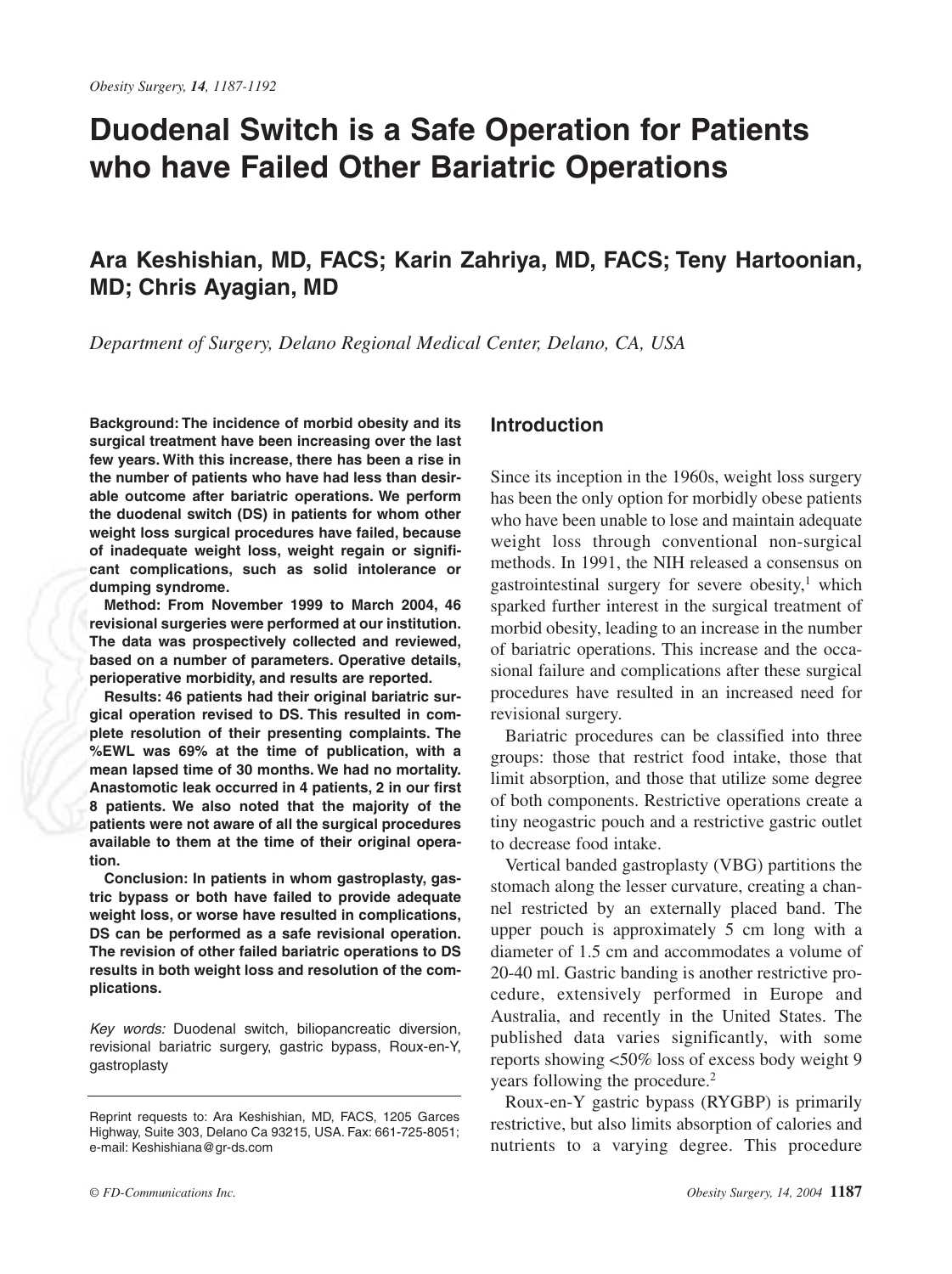#### *Keshishian et al*

involves division of the stomach to create a tiny proximal pouch with approximate volume 15 ml. This pouch is then anastomosed to a Roux-en-Y jejunal limb, bypassing the stomach, pylorus and duodenum, adding a limited malabsorptive component. Although the original descriptions of RYGBP defined the Roux-limb to be <100 cm, in almost all of the RYGBP revisions, we have measured the Roux-limbs to be  $>100$  cm.

The biliopancreatic diversion with duodenal switch (DS) is a hybrid operation involving both components of weight loss surgery. In the DS, a lateral gastrectomy provides a restricted gastric volume of approximately 100 cc, while excess fat absorption is limited by shortening the functioning length of the intestine. This involves diversion of the biliopancreatic secretions by partitioning the bowel into two limbs – an alimentary channel, and the biliopancreatic (afferent) limb. These two limbs of small bowel are reconnected to form the common channel.3,4 DS appears to be the most effective bariatric operation to date. It produces the most sustained weight loss, without the unwanted sideeffects present with other bariatric operations (i.e. dumping syndrome, marginal ulceration, and solid food intolerance).5,6 This is accomplished without any increase in the perioperative morbidity and mortality rate.

Restrictive operations have had varying results in long-term weight loss and complications.<sup>7</sup> Van Gemert et al<sup>5</sup> reported a 12% incidence of revision after RYGBP and a 56% incidence of revision after VBG.8 The need for revision after gastric banding has also been reported.<sup>2,9</sup>

Revision of failed bariatric procedures has resulted in morbidity rates of 12-41%. The perioperative revision complication rate has been three times higher when compared to a primary procedure. Gagner reported a morbidity rate of 22%.10

Behrns et  $al<sup>11</sup>$  studied the choice of procedure for revisional surgery. They reported that when the primary operation had been a VBG, the most effective second operation was the RYGBP. The question arises as to what revisional surgery should be performed for failed RYGBP. The majority have been revised to a distal RYGBP.<sup>11-14</sup> However, Fobi et al<sup>14</sup> showed that this was accompanied by only moderate weight loss and a protein malnutrition rate of  $23\%$ . Owens<sup>15</sup> and Schwartz<sup>16</sup> advised against revision of an operation performed satisfactorily, to one of the same type, because it is unlikely to produce a significant benefit.

Between November 1999 and March 2004, we performed 614 primary DS operations with excellent weight loss and minimal  $\left( \langle 2\% \rangle \right)$  hypoalbuminemia. During the same period, we elected to perform the DS as our revision operation of choice on 47 referred patients, and the data on the latter are hereby presented.

## **Methods**

From November 1999 to March 2004, 47 patients were referred to us for revision to a DS, a period when 614 primary DS operations were performed. The primary operation for the patients seeking revision had been VBG (16), RYGBP (26), and both (5). The five patients with both procedures had an initial VBG, later revised to a RYGBP and were now presenting for their second revision. All of our patients who underwent revisional surgery had either regained all  $(31)$  or some  $(50\% - 7)$  of their original weight loss, or had failed to lose sufficient weight (9). The other presenting complaints were: severe dumping syndrome (20); intolerance to solid foods (16); persistent nausea and vomiting (4); and severe gastroesophageal reflux disease (14) (Table 1).

In this series, all 19 patients who had severe dumping syndrome had also regained a significant amount of weight. This appears to contradict the notion that dumping syndrome is a beneficial sideeffect of RYGBP as a behavior modification tool.

All patients were assessed by the surgeon, and had psychological, nutritional and medical evaluations. Extensive preoperative education was carried out to

**Table 1.** Reason for revision to duodenal switch

| Reason for revision to DS      | $n = 47$ | $(\%)$ |
|--------------------------------|----------|--------|
| Weight regain/inadequate loss  | 22       | 46%    |
| Significant dumping syndrome   | 13       | 28%    |
| Solid food intolerance         | 10       | 2%     |
| Persistent nausea and vomiting | 18       | 5%     |
| Severe gastroesophageal reflux | 8        | 2%     |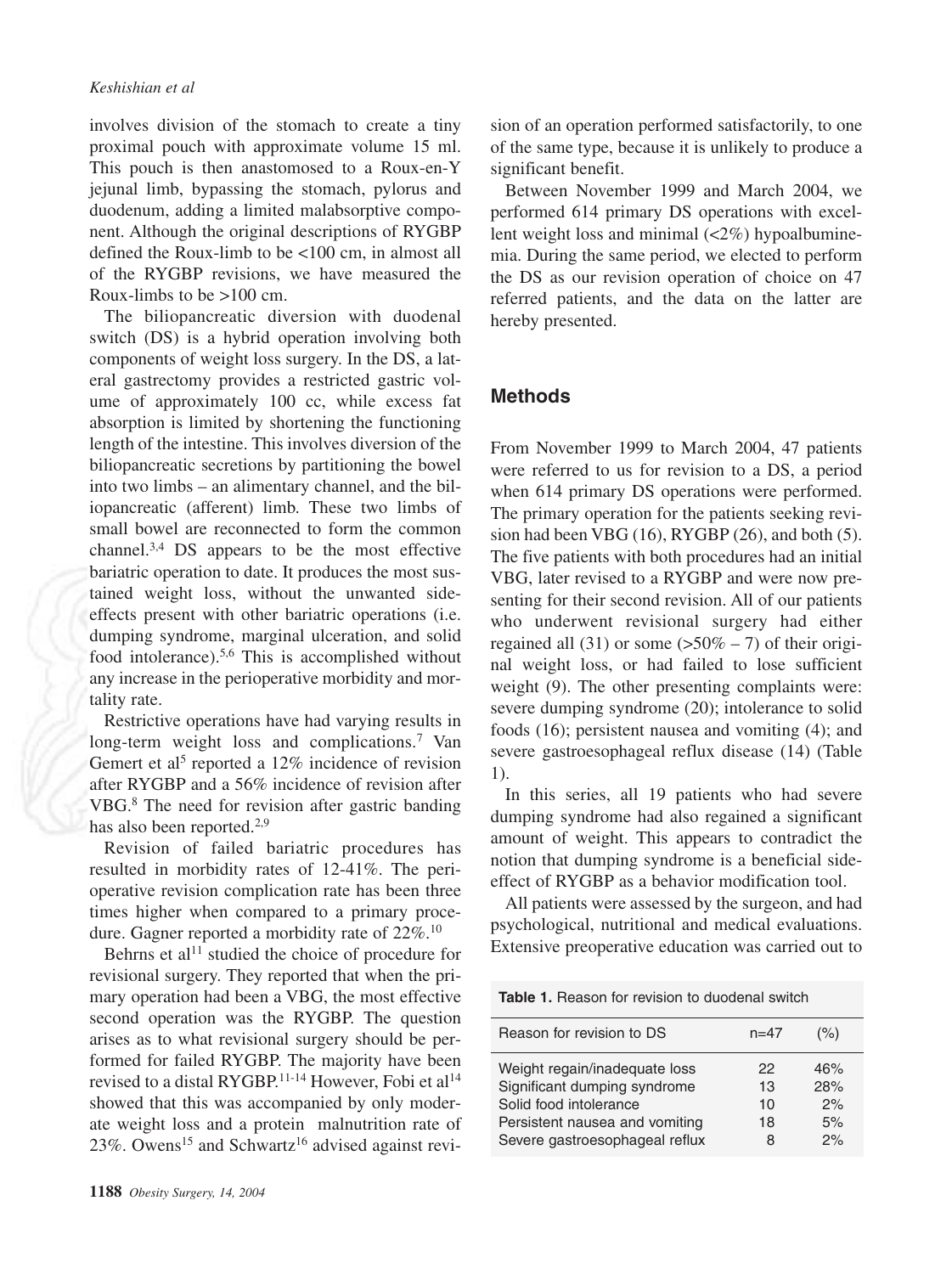ensure adequate informed consent, and to bolster postoperative compliance. The work-up before revisional surgery included: complete metabolic panel; mineral, vitamin and lipid profile; liver function tests; upper GI series, and upper endoscopy.

#### Surgical Technique

The revision of any previous bariatric operation to DS involves a thorough study of the patient's existing anatomy. The work-up includes review of prior medical records whenever available, as well as a detailed examination of the patient, followed by an upper GI series and an endoscopy performed at our institution by the operating surgeon. The peritoneal cavity is entered through a midline laparotomy incision.

Revision from VBG to DS entails exposure of the greater curvature of the stomach by ligation of the short gastric vessels. The stomach is then accessed through a gastrotomy at the greater curvature. A linear stapler is then used to divide the band through the gastrotomy and the distal end of the vertical partitioned stomach. Lateral vertical subtotal gastrectomy is accomplished over a 39-Fr bougie. The gastrectomy resection line includes the previous VBG staple-line, to prevent ruminant gastric tissue with compromised blood supply.

Revision of the RYGBP to DS involves a significantly greater degree of planning. The earlier open Roux-en-Y procedures were more likely to have left behind a larger stomach pouch with an intact left gastric artery than those performed laparoscopically. The reason for this is that most of the pouches were based on the greater curvature (horizontal), and little dissection was performed involving the lesser curvature. With the laparoscopic RYGBP procedures, the gastrojejunostomy anastomosis has been performed on the lesser curvature, and the left gastric artery has been frequently transected. Without the short gastric arteries, the pouch relies on the esophageal branches for its blood supply. The Lap-RYGBP patients have smaller pouch sizes and are exposed not only to an increased risk of leaks, but also have the potential for occurrence of stricture as a result of the tenuous blood supply. This may explain the high incidence of gastro-jejunostomy strictures needing balloon dilatation after lap-RYGBP.

bought. This gusticetom vious gastric pouch and the bypassed stomach in continuity. Revision of RYGBP to DS involves taking down the gastro-jejunostomy anastomosis without compromising the blood supply of the proximal gastric pouch. The greater curvature of the bypassed stomach is then mobilized by ligation of the short gastric vessels to the level of the splenic hilum. The gastric continuity is then reconstructed by linear or circular staple firing between proximal stomach pouch and the gastric fundus of the mobilized bypassed stomach through a gastrotomy opening on the greater curvature. The staple-line is then over-sewn by a 3- 0 Vicryl® in a running fashion. A lateral vertical subtotal gastrectomy is then performed over a 39-Fr bougie. This gastrectomy now includes both the pre-

Small bowel continuity is restored by first taking down the Roux-limb, and reconnecting it in a sideto-side fashion at the previously placed biliopancreatic limb. The total length of the small bowel is measured on the anti-mesenteric side. The common channel and alimentary limbs are then based on the percentage of the total length of the bowel (8%-12% for common, and 35%-45% for the alimentary). All of the small bowel entero-enteric anastomoses, with the exception of the duodeno-ileostomy anastomosis, are done in a side-to-side fashion as previously described.17

The duodenal switch is then performed by first dividing the duodenum 5 cm distal to the pylorus. The alimentary tract is then pulled through a retrocolic plane to the right of the middle colic artery, and an end-to-side anastomosis is created between the end of the transected proximal duodenum and the anti-mesenteric side of the small bowel, with a linear stapler, reinforced with a 3-0 Vicryl® in a running fashion.

All patients also undergo liver biopsy, appendectomy and cholecystectomy at the time of the revision operation. A feeding jejunostomy tube is routinely inserted in the biliopancreatic limb distal to the ligament of Treitz, in all revisional operations.

## **Results**

The mean age of the patients was 47.3 (33-64), 3.3 years older than the average age for primary DS.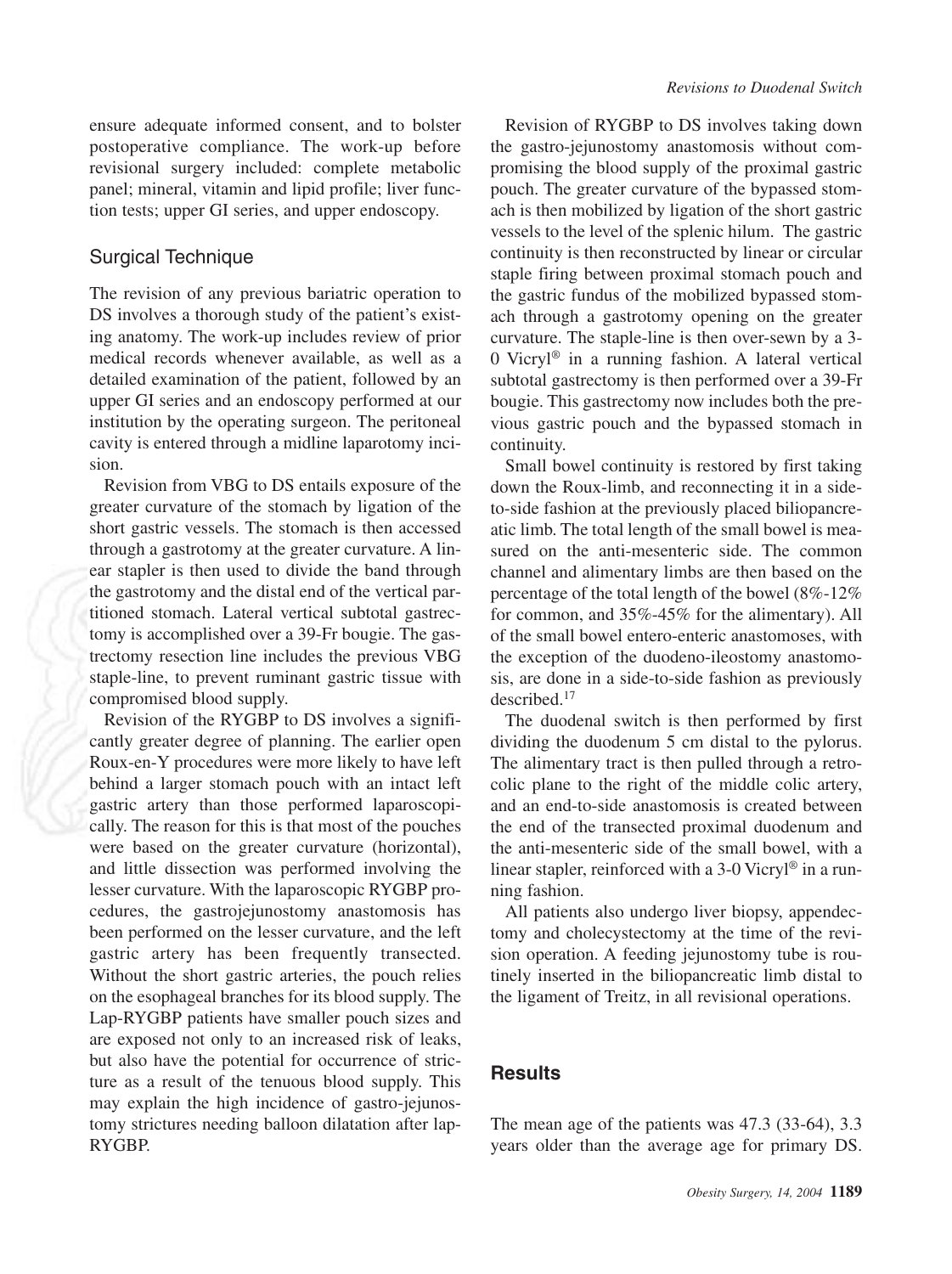Average pre-revision body mass index (BMI) was 47.3 kg/m<sup>2</sup> (range  $24.5$ -73.7), and average pre-revision weight was 128.3 kg (range 76.0 to 214.3). This is comparable to averages of  $50.6 \text{ kg/m}^2$  and  $143.4$ kg respectively, for primary DS. The average time elapsed between the primary operation and revision was 11.8 years (range 2.7 to 23). The female to male ratio was 9:1 compared with 6:1 in our primary DS patients.

A questionnaire administered to all revision patients at the time of the initial presentation, revealed that 96.2% of patients had been unaware of other surgical weight-loss options at the time of their primary operation, even though at the time the other bariatric operations were available.

The findings on preoperative radiological and endoscopic evaluation are shown in Tables 2 and 3.

The average operative time for revisional patients was 3.5 hours (2.3-5.7), and the average length of stay was 4.8 days. For primary DS, this has been 1.7 hours and 3.2 days, respectively.

Peri-operative complications included leaks in four patients  $(8.5\%)$ , one wound infection  $(2.1\%)$ , and one hernia (2.1%). All four of our patients who had leaks had undergone a previous RYGBP. Two of the four patients had undergone both a VBG and a RYGBP, and DS was their second revision. Two leaks occurred in the first 8 patients, and the remaining 2 in the following 38 patients. Two of the leaks were at the site of gastro-gastrostomy anastomosis, and the other two were located at the site of the lateral gastrectomy, just proximal to the gastro-gastrostomy anastomosis. Two of the four patients with leaks required further surgical interventions to com-

|  | <b>Table 2.</b> Radiological and endoscopic findings for VBG |  |  |
|--|--------------------------------------------------------------|--|--|
|  | patients (16/47) while preparing for revision                |  |  |

|            | Band       | Stricture at Staple-line |          | Staple-line  | Normal      |
|------------|------------|--------------------------|----------|--------------|-------------|
|            | erosion,   | the ring.                | failure, | failure.     | band and    |
|            | Intact     | Intact                   | Gastro-  | Gastro-      | intact      |
|            | qastric    | qastric                  | qastric  | qastric      | staple-line |
|            | partition  | partition                | fistula  | fistula,     |             |
|            |            |                          |          | Stricture at |             |
|            |            |                          |          | band         |             |
| VBG N-16   | 2          |                          | 5        | 2            | 6           |
|            |            |                          |          |              |             |
| Presenting | Persistent | Persistent               | Weight   | Persistent   | Weight      |
| symptoms   | nausea     | nausea                   | regain   | nausea,      | regain      |
|            | and        | and                      |          | ulceration   |             |
|            | vomiting,  | vomiting,                |          | proximal to  |             |
|            | weight     | weight                   |          | band.        |             |
|            | regain     | regain                   |          | weight       |             |
|            |            |                          |          |              |             |

pletely resolve their complications. The other two were treated with enteral feeding and NPO, with drainage by means of the closed suction drains placed at the time of the operation. There has been no protein malnutrition and no deaths. The leak-rate for our primary DS patients has been 0.9%

DVGRD of 2.4 years of RYGBP at 2.4 years after the DS. The data is summarized in Table 4. Following a mean elapsed time of 30 months since revision to DS, the average BMI has dropped from 48.9 to 29.2 kg/m<sup>2</sup> and the %EWL has been 67%. Mean weight has fallen from 128 kg to 80 kg (*P*<0.0001). The presenting complications of the original surgery have resolved in 100% of patients who underwent revision to DS. The BMI has remained stable after revision of failed VBG and

## **Discussion**

As more patients undergo bariatric surgery for treatment of morbid obesity, an increase in the number of patients with the need for revision are encountered. In our experience, the most common indication for re-operative surgery was inadequate weight loss (15 out of 35 patients, 43%). This has been confirmed by others. The reason could be due to a technical failure (eg. anastomotic dilatation, staple-line disruption). In the majority of the patients, however, we found no clear technical explanation for the failure of the operation. In restrictive operations such as VBG, patients recognize the smaller capacity of their postoperative stomach, and frequently modify their diet to comprise mainly high-calorie liquids or foods such as ice-cream and milkshakes.7 Intolerance to solid foods related to stricture or stenosis also makes patients resort to this type of diet. Gawdat<sup>18</sup> found that  $61\%$  of revised patients had had no abnormality found at the time of the revisional operation.

The average BMI of our patients at the time of their primary operation had been  $51.8 \text{ kg/m}^2$ . Problematic weight loss in the super-obese has led to the proposition that some degree of malabsorption should be incorporated into bariatric operations in these patients.<sup>19</sup> We agree with this, and we recommend that the DS be the primary operation of choice for patients with super-obesity.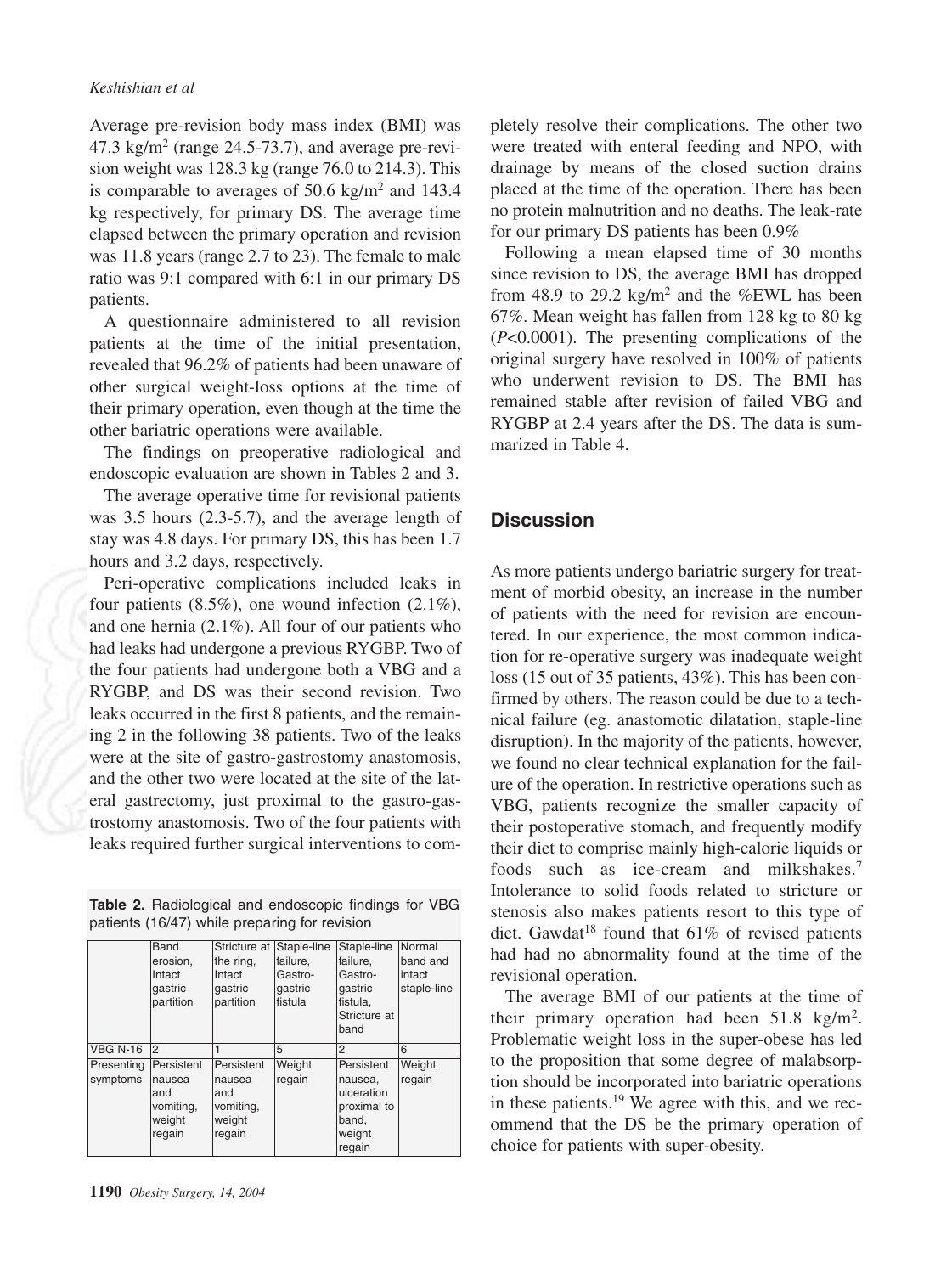|                                                                    | Gastrojejunostomy anastomosis<br>narrowing $(0.9 \text{ cm})$                                 | Gastrojejunostomy<br>anastomosis 1-2 cm               | Gastrojejunostomy<br>anastomosis > 2 cm    |
|--------------------------------------------------------------------|-----------------------------------------------------------------------------------------------|-------------------------------------------------------|--------------------------------------------|
| $RYGBP N=26$<br>VBG $\rightarrow$ RYGBP N=5<br>Presenting symptoms | b<br>$\Omega$<br>Persistent nausea and vomiting, solid<br>intolerance, weight regain, dumping | 12<br>4<br>Weight regain, lack of<br>satiety, dumping | Weight regain, lack of<br>satiety, dumping |

**Table 3.** Radiological and endoscopic findings for RYGBP (26/47), and those with VBG → RYGBP (5/47), while preparing for revision

Revision from a primary restrictive operation to DS involves complete conversion of the previous operation to essentially normal anatomy before the DS operation is completed. This necessitates working on a gastric pouch or remnant with tenuous blood supply. Paying heed to this danger during the operation has allowed us to limit our complication rates to those of previously published data. It is evident from our experience that the rate of complications such as leaks is increased in revisional operations. Complication rates are higher after RYGBP revision, and 100% of our leaks occurred in patients with prior RYGBP.

Gastric bypass has been shown to have better weight loss than VBG, justifying previous revision of failed VBG. However, DS has been shown to have better overall and long-term weight loss than the RYGBP. Therefore, our revision patients should have better results than if they had been revised to another to RYGBP.

With regards to patients with failed RYGBP, the

| <b>Table 4.</b> Variation of BMI and %EWL                                             |                                      |                                                                                                     |               |  |
|---------------------------------------------------------------------------------------|--------------------------------------|-----------------------------------------------------------------------------------------------------|---------------|--|
|                                                                                       | BMI<br>kg/m <sup>2</sup>             | %EWL<br>(combined)***                                                                               | <b>ANOVA</b>  |  |
| Pre-original<br>Surgery (OS)<br>Lowest post-OS<br>Pre-DS<br>Lowest post-DS<br>Present | 53.2<br>34.0<br>49.2<br>29.2<br>30.8 | 70% (19-130*)<br>8% (-126**-70) P=<0.001<br>75% (28.1-113*) P=<0.001<br>71% (30-113*) $P = < 0.001$ | $P = < 0.001$ |  |

\*Reflects excessive weight loss; \*\*Weight higher than the pre-original surgery weight (N=8, 5=VBG, 3=RYGBP); \*\*\* There was no statistical difference when the patients who had the RYGBP, VBG or both were separately analyzed.

tric bypass). Neither option has been very successful. As reported by Fobi<sup>14</sup> and by Sugerman,<sup>20</sup> prob-Ian. 130 reported by lems with protein malnutrition occasionally follow options promoted by others have been to revise to another RYGBP, or to add a malabsorptive component by lengthening the Roux-limb (i.e. distal gasdistal RYGBP. Others have opted to manage these patients with strict diets and anorectic drugs. These modalities failed before weight-loss surgery in these patients, and are unlikely to be beneficial at this stage. Our decision to convert failed RYGBP patients to DS has led to good weight loss results. Additionally, we have encountered no issues of protein malnutrition, partly because a larger stomach is left with DS compared to RYGBP.<sup>21,22</sup> The average size of the stomach remaining after primary DS or after DS for previously failed bariatric surgery is approximately 100 cc.

Conversion to DS resulted in weight loss in all patients, with an average weight loss per month of 5.4 kg (range 0.3-16.1). However, the increased risk of complications following the re-operation implores serious consideration of the primary reason for the revision. We believe that if the presenting complaint is exclusively that of weight gain or inappropriate weight loss, the increased risk does not warrant revision in patients whose preoperative BMI is lower than the guidelines set by the National Institutes of Health.<sup>1</sup> However, in patients presenting with primary surgical complications, such as dumping syndrome, intolerance to solids or persistent nausea and vomiting, where the patient's quality of life has deteriorated, DS is a highly successful procedure. Our data indicates that 100% of initial complaints were resolved following revision.

The other major consideration in revisional bariatric surgery is patient education. In this study, 96.2 % of the patients claimed that they were